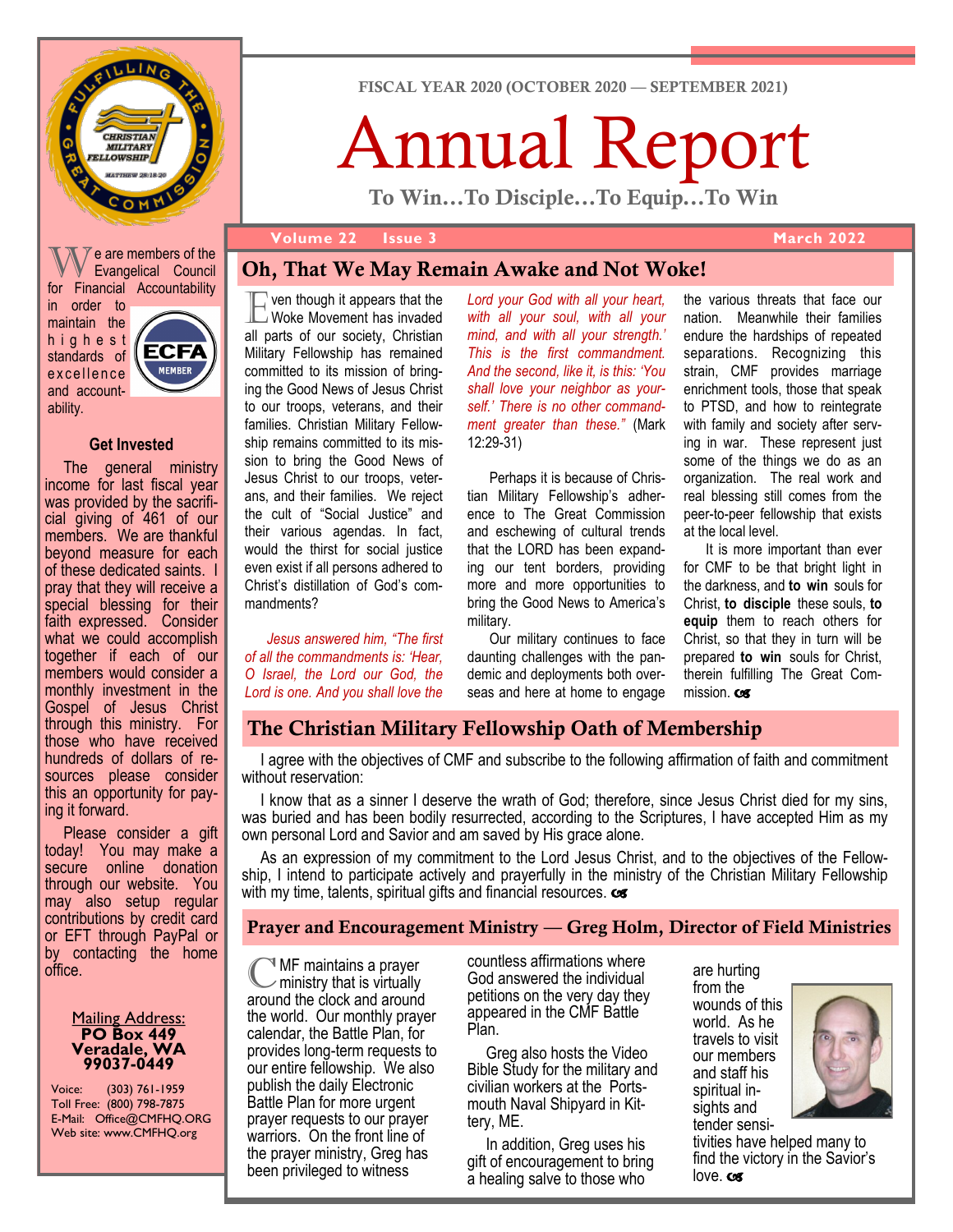## Field Ministry — Quantico Marine Corps Base — Udell and Janet Meyers



dell and<br>Janet<br>rs have J a n e t Meyers been serving the Lord through military ministries for decades. They've been

privileged to lead many to

the Lord, and to strengthen and disciple even more in their missionary journeys. As they've prayed over troops and their families, they've been privileged to witness the Lord's intervention time and time again. But at the end of this year, Udell's fervent prayers became focused on his favorite co-laborer: his lovely wife, Janet. While both Udell and Janet contracted Covid, Janet was affected more severely and was placed in an induced coma and on a ventilator. Then, as Janet struggled for breath and life, she had a heart attack. The doctors

gave Udell a dire report, essentially letting him know that he should get ready to say goodbye.

But God! Don't you love those verses in the Bible that start with "But God…"? It means that the Lord is about to intervene into the humble affairs of man!

Udell promptly began a prayer chain for his beloved Janet and soon people all over the world were fervently praying for her complete healing. This year, the greatest miracle Udell and those on his prayer chain got to experience was the Lord pulling Janet from brink of death and restoring her to Udell's side after the medical teams gave her no hope of survival.

Meanwhile, ministry at The Rally Point continued through those that Udell and Janet have served with and through co-sharing the building with other ministries for Bible studies, fellowship events, retirements and promotions for Marines.

All year long, The Rally Point has been a place of great ministry and blessing as large and small groups of Marines gathered there for after-chapel meals, fellowship events, Bible studies, and one-on-one discipling with Udell. Janet continues her one-on-one discipling with some young military wives.



Udell and Janet are both happy to be back serving at The Rally Point and continue to pray for more divine introductions and appointments and that the Lord would continue to grow their ministry.  $c\mathbf{s}$ 

#### Field Ministry — Texas Vets Ministry — Carol Simning

Carol Simning continues elbow deep<br>Ft. Hood as she continues to minister to arol Simning continues elbow deep in the ministry that she started at our active duty women by providing lodging, mentoring, encouragement, and Bible study opportunities both on and off base. Carol loves to minister to veterans, especially those who are infirmed, interned, and forgotten. A favorite part of her ministry includes bringing baked goodies to the Veteran's Service Centers and making Bibles available to the vets. In addition she provides direct

support to chaplains on base, freeing them to shepherd their flock. Please keep Carol in your prayers that this ministry would continue to grow as the



Lord opens the doors that no one can close.com

#### 2020-21 Board of Directors

**Walter Brobst Dan Cartwright, Chairman Dennis Egbert, Vice Chair MaryLee Heller Doris Mincks Stan Mincks Paul Isaacs Grant McAllister Douglas Sullivan**

#### Discipleship Training Center — In Person and Across the Miles

We are so excited about our new Discipleship Training Center that will provide Remote Access Discipleship (RAD) to our membership. This will allow engagement in Bible study, fellowship, community, prayer, and educational courses that will be available via desktop,



laptop, tablet, smart phone or smart TV. This includes an App that allows our members to stay in touch and join our latest programs. Some of the benefits available are: state of the art digital Bible study tools and books, Christian TV and Movies, Bible, theology, and ministry videos courses. This will also bring seminary to their living room—but without the homework!

*Make sure you watch for the launch — our Faithlife Discipleship Training Center is ministry without boundaries!* 

#### Field Ministry — Central Florida — Pastor George Band

**P** astor George continues his travels<br>encouraging those in the military encouraging those in the military<br>whom he meets. In addition, with whom he meets. George leads multiple Bible studies with military veteran in south central Florida. The Bible studies — which are conduct-

ed in person, in small groups, over the internet, or via US Mail have been steadily growing as they have been sojourning deeply in the word studying Paul's Letters to the Ephesians and the book of Revelation.

When not teaching, Pastor George is active in writing Bible studies and study guides and also takes time for one-onone discipleship and mentoring with those who wish to discover a deeper walk with Jesus.  $\cos$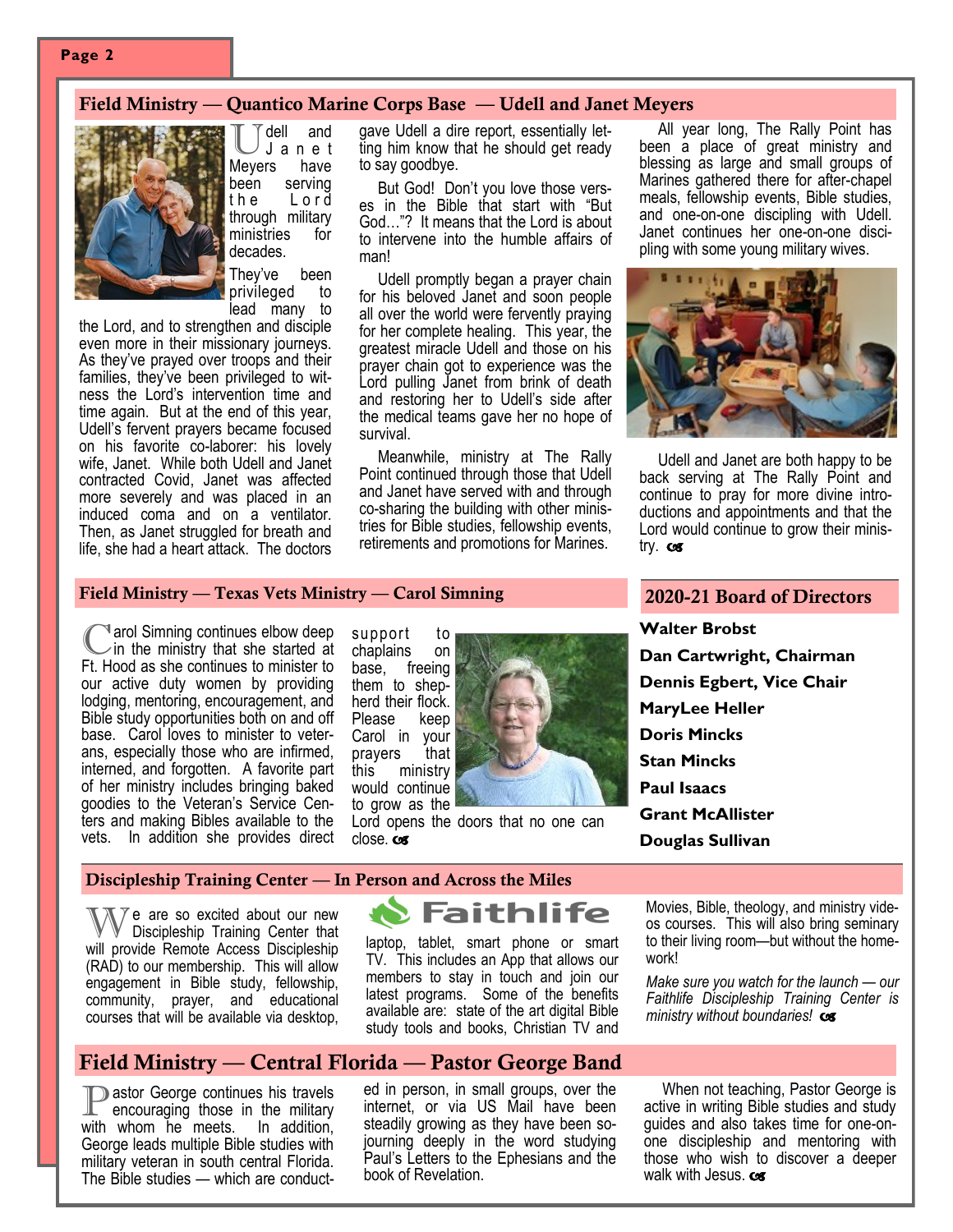# Field Ministry — Coast Guard Forces & their Families — Vic and Cindy Primeaux



By the grace of<br>B God, even in a God, even in a year where travel and meeting restrictions were the norm, the

Coast Guard ministry continued to reach out to many places nearby and far away, often in person and also virtually.

With a Coast Guard presence around the globe, including the Arctic and Antarctic, Vic and Cindy have the opportunity working through individual Coast Guardsmen and Chaplains to touch lives afloat and ashore. The Primeaux's call the Puget Sound region their home but are able to reach out to all the Pacific Northwest by car and have put on many airline miles to be the ministry of presence and encouragement on East, West and Gulf Coasts.



Vic and Cindy are tireless ministers of the word, and regularly scheduled ministry activities include:

Weekly Bible Studies at:

- Coast Guard Base Seattle;
- 13th Coast Guard District Seattle Office; and
- Coast Guard Maritime Force Protection Unit-Bangor Submarine Base



Weekly personal visits to Coast Guard Cutters and offices in the Seattle area

Staff visits to Coast Guard commands in Port Angeles, WA, and Portland/Astoria, OR, and all of the Pacific **Northwest** 

Coordination with the District Coast Guard Chaplain for the annual Operation Christmas Child Shoebox Program at all the Coast Guard units in the PAC-NORWEST

Videotaping services for all official ceremonies, including changes of commands, retirements, promotions, funerals and national cemetery burials … often traveling great distances to video events

Providing hospitality for Coast Guard members and families who are traveling through the Puget Sound region or have critically-needed medical treatments at a number of the outstanding Medical Centers in Seattle

Vic and Cindy are also involved in personal mentoring, the ministry of encouragement, as well as marriage enrichment counseling

Please continue to pray for this ministry as they seek to lovingly bring souls to Jesus! cos



# Are You Interested in Becoming a Local Leader?

C hristian Military Fellowship can equip you to fulfill your calling in Christ to share the hope that is in you with those with whom you interact as part of your daily life. Toward that end, we encourage you to complete the briefing material we send to our new members: **Orientation (Brief #1)** an overview of the Christian Military Fellowship ministry.

#### 2021-22 Board of Directors

Please welcome and pray for our incoming board members:

**Pam Albano Walter Brobst Dan Cartwright Dennis Egbert, Vice Chair MaryLee Heller Paul Isaacs Grant McAllister Derrick Norris Douglas Sullivan, Chairman Herman Ter Meer**

**Developing a Local Ministry (Brief #2)**  that shares the Biblical foundation for your local ministry and delineates the logical steps in beginning your local ministry. **Pray and Plan (Brief #3)** that shares the most important activity of all! Asking Jesus what He would have you to do and then being obedient to follow His leading in your local ministry. By

completing the respective Exams you may become a CMF Local Representative. This will begin your journey of obedience to the Great Commission (Matthew 18:28-30). If you choose to begin this process, please call us at (303) 761-1959 or email us at Leader@CMFHQ.ORG cs

#### For Our Members — The Screwtape Letters — by CS Lewis

Wormwood, a demon apprentice, must secure the damnation of a young man who's just become a Christian. He seeks the advice of an experienced devil, his uncle Screwtape. Their correspondence offers invaluable---and often humorous---insights on temptation, pride, and the ultimate victory of

# Office Staff

**Kathleen J. Orr, CEO/President Robert Flynn, CIO Sarah Clausen, Resource Clerk**

faith over evil forces.

You may order this and other great resources from the "members only" section of our website, call  $\bigcirc^{C}$ the home office (303) 761-1959, or

E-mail: Resource@cmfhq.org

Our resources are made available to our members free and postage paid because of your continued generosity!  $\cos$